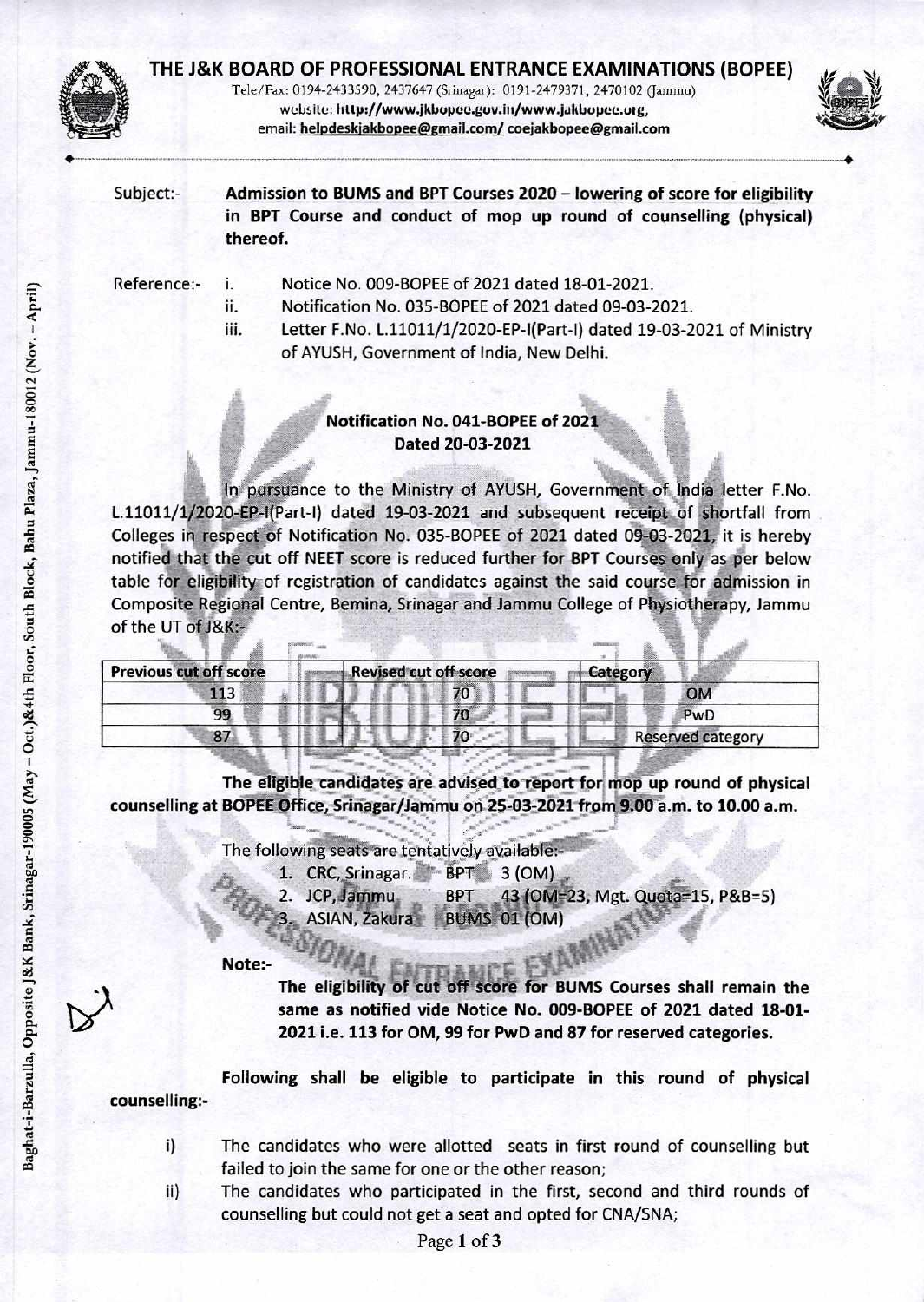- III) The candidates who participated in the second round of counselling and were allotted a seat but could not join the same due to one or other reason;
- iv) The candidates who could not participate in any rounds of the counselling for one or the other reason.
- v) The candidates who were allotted a seat in the third round of counselling and have joined the same are also eligible for upgradation.

## **Following shall not be eligible to participate in this round of counselling:-**

- i) Those candidates who have been upgraded once either in second or third round of counselling;
- ii) Those candidates who were allotted a seat in third round of counselling but failed to join the same within prescribed time limit.

## **IMPORTANT:-**

**The candidates who have now become eligible for counselling after lowering the cut off score as above (for BPT Course only) are advised to bring (along-with) with them their NEET score card at the time of counselling and make a payment of Rs.1500/- through debit card/credit card by use of POS machines available in the BOPEE Office, Srinagar/Jammu. The registration of such candidates shall be made after deposition of the counselling fee on NEET rank. •** 

- ment

The other terms and conditions shall remain the same as notified vide the e-Information Brochure, Notifications and Notices issued by the Board from time to time on the subject. "Inspermental

 $x^2 - y^2 = x^2$ 

**E&OE.** 

L<sub>am</sub> May .<sub>4</sub> .4.4.4.4.4.4 •=•••••

Dated: 20-03-2021

(Dr. Sunil Gupta), Controller of Examinations, J&K BOPEE.

No. BOPEE/Exam-35/2020

## Copy to the:-

- 1. Financial Commissioner, Health and Medical Education Department, J&K.
- 2. Principal Secretary to the Hon'ble Lieutenant Governor, J&K Jammu.

re41,

- 3. Principal Secretary to the Hon'ble Lieutenant Governor, UT of Ladakh.
- 4. Commissioner/Secretary to Government, General Administration Department, J&K, Jammu.
- 5. Secretary to Government, ARI & Trainings Department, Jammu and Kashmir.
- 6. Director, Information, J&K Jammu for publication of the notification in two leading English Newspapers of Srinagar/Jammu each having larger circulation.
- 7. Director, CRC, Bemina, Srinagar for information. (E.mail:dircrcjkdepwd@govin/crcacademics20@gmail.com)